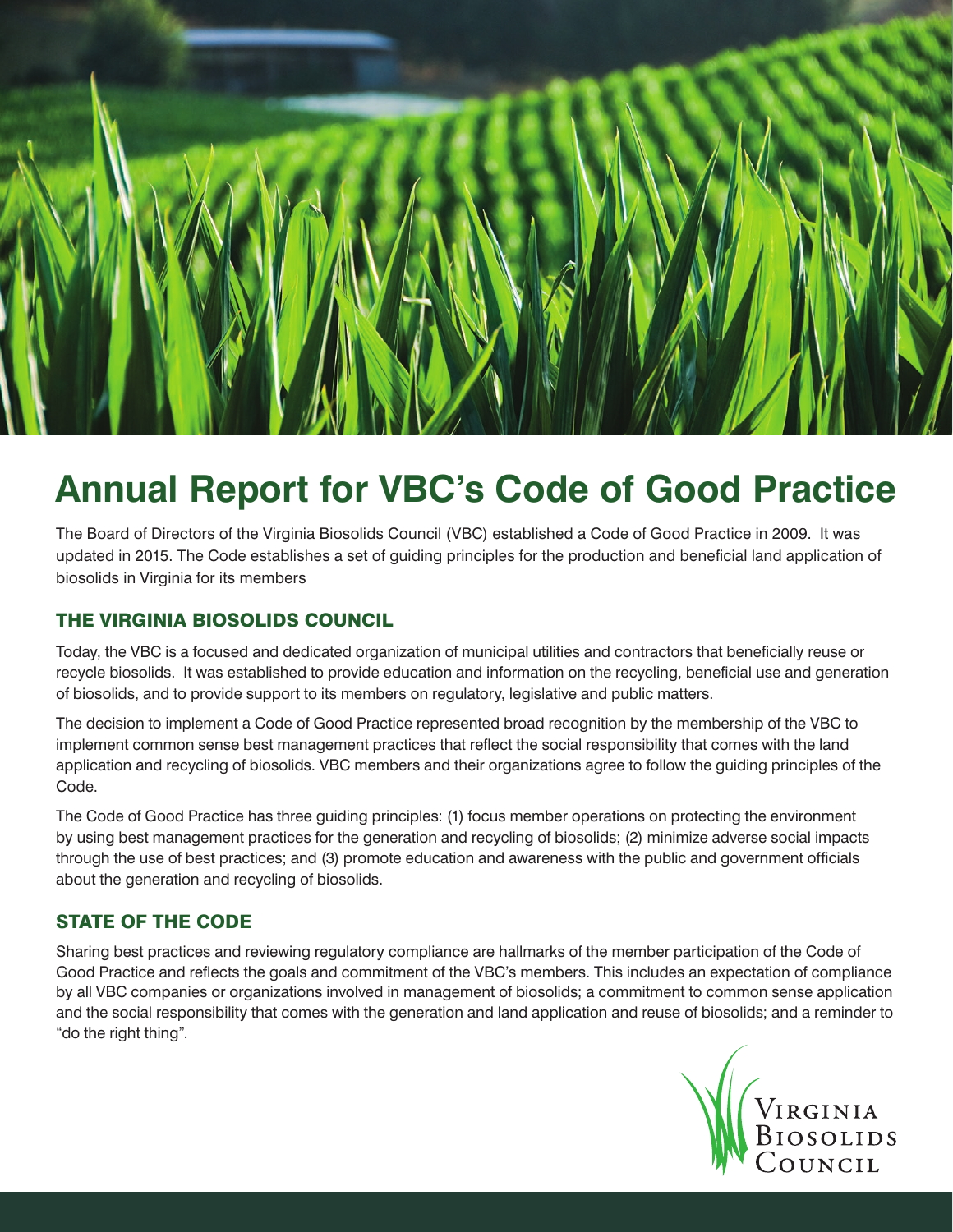

# **Code of Good Practice Annual Report 2017**

#### EXECUTIVE PERFORMANCE SUMMARY

Under the direction of the Board of Directors, the Council made the decision that a Code of Good Practice would transform and enhance the culture and accountability of biosolids generation and use in the Virginia. In addition to regularly providing safety and health information, recycling and use information, the Council committed to evaluating annually how the Council's members met the objectives provided in the Code of Good Practice. This section includes an account of the VBC's member performance during 2017. The VBC uses as an indicator of compliance publicly available information maintained by the Department of Environmental Quality (DEQ).

- In 2017, approximately 146,000 dry tons of biosolids was beneficially used on approximately 46,000 acres of farm and forestland in Virginia (<1% of total farm and forestland in Virginia[1]). VBC members were responsible for 100% of this beneficial reuse in Virginia. In 2017, members of the Virginia Biosolids Council responsible for the land application of biosolids on farms and forests received 2 warning letters.
- In 2017, DEQ reported 23 complaints from the public specific to biosolids activities. These complaints can be characterized in the following manner: (a) odor; (b) signage; (c) general management; and (d) transportation. Since the initial approval of the Code of Good Practice in 2009, according to publicly available records, the number of complaints from the public during the land application of biosolids has decreased from 106 complaints (2009) to 23 (2017), a 78% reduction over eight years.
- In 2017, Council members were responsible for one spill on a public roadway. Members responded immediately with the implementation of incident and emergency response efforts, in coordination with state and local officials.
- DEQ regulations were changed in 2013, requiring property owners adjacent to an application site be notified about the application and use of biosolids. VBC members work with DEQ to address citizen questions or concerns that originate either during a

As an example, in 2017 Recyc Systems agreed to voluntarily remove a field from its proposed permit following discussions with neighbors, regulatory officials and the county's Board of Supervisors.

- In 2017, Arlington County, which produces approximately 36,000 wet tons of Class B biosolids each year, worked with the Metropolitan Council of Governments on a Protect Your Pipes program - an education campaign for utility customers to properly dispose of expired medication, grease and nonflushable wipes to reduce the levels of undesirable materials coming into the municipal utility system.
- And, in 2017 DC Water received its permit to distribute and market its Exceptional Quality Bloom biosolids product in Virginia, after working with a variety of stakeholders to develop a two-year pilot permit - the first of its kind in Virginia.

The Virginia Biosolids Council believes it has continued to steadily improve the quality of the biosolids generated by its members, the responsibility for recycling and land application of biosolids throughout Virginia and is adhering to the guidance provided in the Code of Good Practice, adopted by the Board of Directors most recently in October 2015. This is the second annual report card to be issued by the Virginia Biosolids Council.



### **VIRGINIA BIOSOLIDS COMPLAINTS**